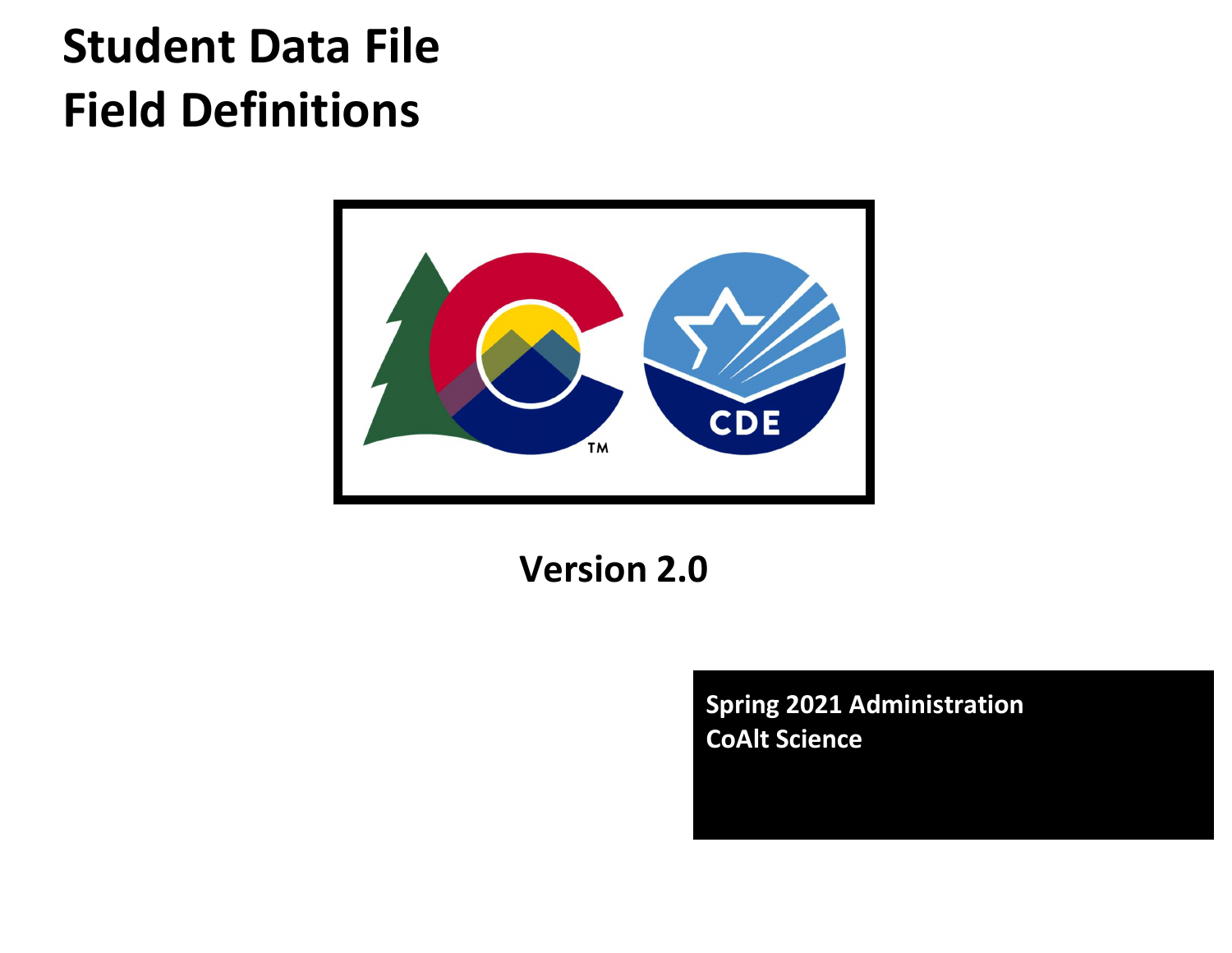

### Document Revisions

| <b>Revision Date</b> | <b>Version</b> | <b>Description</b>                     |  |  |  |  |  |
|----------------------|----------------|----------------------------------------|--|--|--|--|--|
| 5/14/19              | 0.1            | Initial Version                        |  |  |  |  |  |
| 6/3/19               | 1.0            | CDE edits incorporated for Baseline    |  |  |  |  |  |
| 6/28/21              | <b>L.L</b>     | Updates for Spring 2021 Administration |  |  |  |  |  |
| 6/30/21              | 2.0            | <b>Baseline</b>                        |  |  |  |  |  |

If assistance is needed, call 1-888-687-4759 or visit https://co.pearsonaccessnext.com/, sign in to your account, and select Contact COLORADO Support.

Copyright 2021, Pearson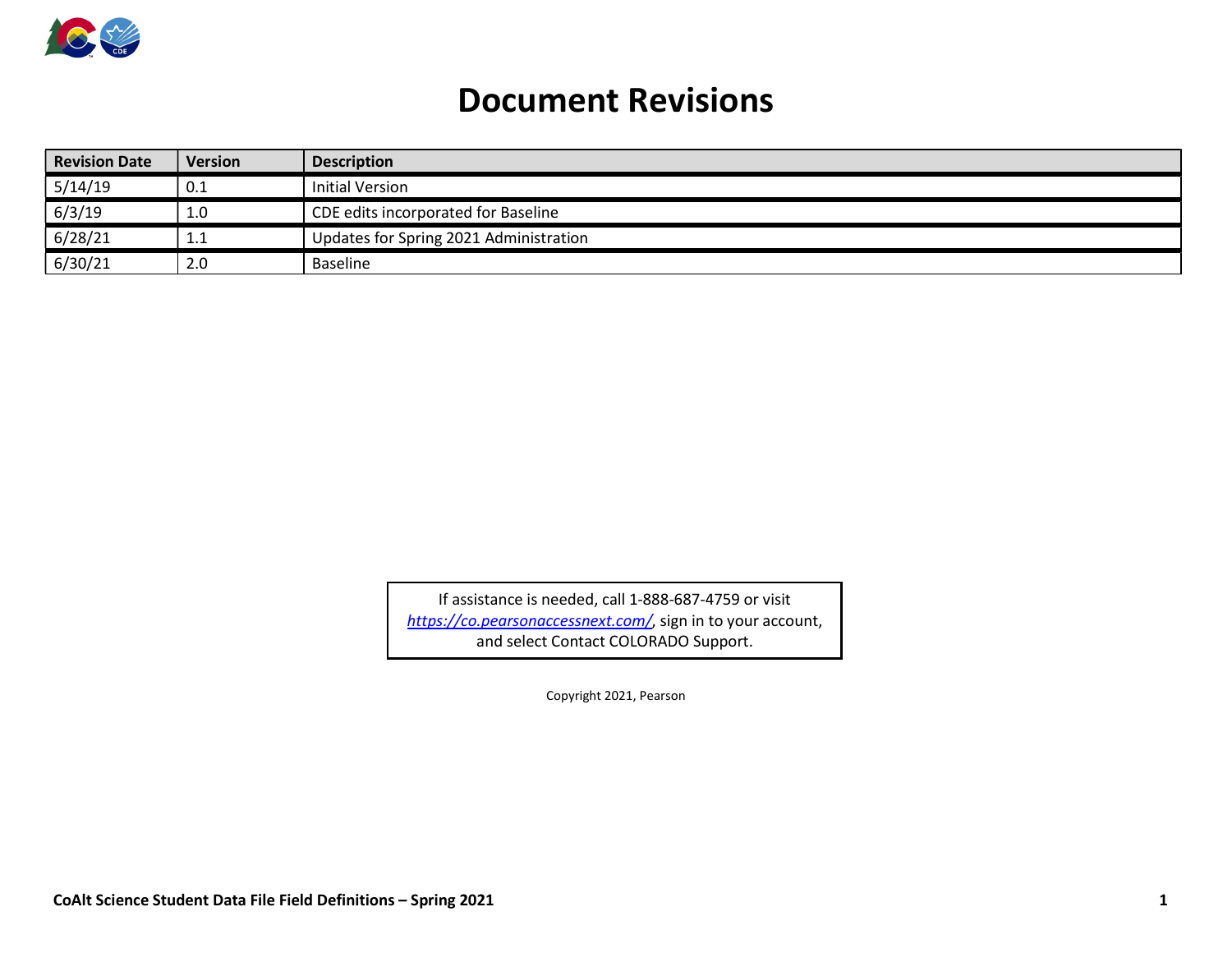

#### CoAlt Science Student Data File Field Definitions

Listed below is the file layout for the CoAlt Science Student Data File and instructions for accessing the file. The district and school files are in .csv format. The first row of the file contains the headers; subsequent rows contain the data.

Student records do not have aggregate score information in fields BR-CF if a Not Tested or Void Code was applied to the record. For student records without Not Tested or Void Coding, the fields contain data appropriate for the particular subject and grade.

#### Exporting the Student Data File

- 1. Sign into PearsonAccess<sup>next</sup>.
- 2. Select CoAlt: Science and Social Studies Spring 2021 from the administration dropdown in PearsonAccess<sup>next</sup>.
- 3. Select Published Reports under the Reports dropdown menu.
- 4. Check the box next to the name of the file.
- 5. Select Download.

Note: If you receive a notice that the file is too large to download, click on the name of the file, and it will download.

#### Importing the file into Excel

- 1. Open Excel.
- 2. Select the Data tab.
- 3. In the Get External Data group, select From Text.
- 4. Locate the downloaded Student Data File.
- 5. Double-click the file name or select the file and click Import.
- 6. The Text Import Wizard will open.

Step 1: Set original data type to Delimited. Select Next.

Step 2: Set delimiter to Comma only. Select Next.

Step 3: To retain leading zeros on fields (e.g., grade), first select all fields in the data preview, then select Text as the column data format to import data as text. Select Finish.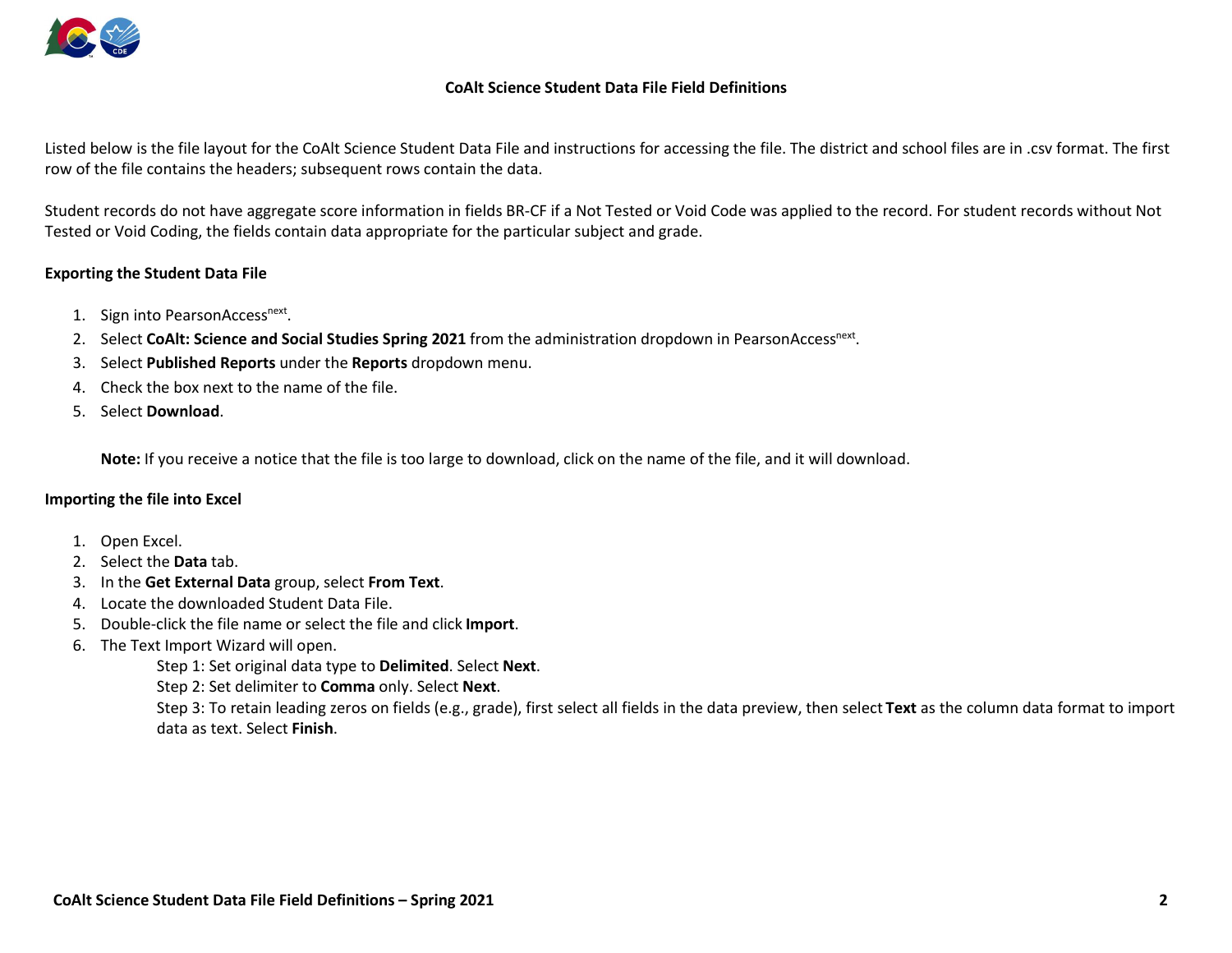

#### Student Data

| Column<br>Letter | <b>Field Name</b>                   | <b>Field</b><br>Length | <b>Field Definitions</b>                                                                                                  | <b>Expected Values</b>                                            |
|------------------|-------------------------------------|------------------------|---------------------------------------------------------------------------------------------------------------------------|-------------------------------------------------------------------|
| Α                | <b>State Abbreviation</b>           | $\overline{2}$         |                                                                                                                           | $CO = Colorado$                                                   |
| $\overline{B}$   | <b>Testing District Code</b>        | 4                      | The district responsible for administering the test for a student.                                                        | $A-Z$<br>$0-9$                                                    |
| l C              | <b>Testing School Code</b>          | 4                      | Identifier Length = 4<br>The school responsible for administering the test for a student.<br>Identifier Length = 4        | $A-Z$<br>$0-9$                                                    |
| ١D               | Responsible District Code           | 4                      | The district responsible for specific educational services and/or<br>instruction of the student.<br>Identifier Length = 4 | $A-Z$<br>$0-9$                                                    |
| l E              | Responsible School Code             | $\overline{4}$         | The school responsible for specific educational services and/or<br>instruction of the student.<br>Identifier Length = 4   | A-Z<br>$0-9$                                                      |
| ١F               | State Student Identifier<br>(SASID) | 10                     | A unique 10-digit code assigned to a student by CDE.                                                                      | A-Z<br>$0-9$<br>No embedded spaces                                |
| l G              | Local Student Identifier            | 30                     | A unique number or alphanumeric code assigned to a student by a<br>school system or any other entity.                     | A-Z<br>$0-9$<br>No embedded spaces<br><b>Blank</b>                |
| lн               | Pearson Student Identifier          | 36                     | Unique student code assigned by PearsonAccessnext.                                                                        | $A-Z$<br>$0 - 9$                                                  |
|                  | Last or Surname                     | 35                     | The full legal last name borne in common by members of a family.                                                          | A-Z<br>$0-9$<br>(Standard Apostrophe)<br><b>Embedded Spaces</b>   |
|                  | <b>First Name</b>                   | 35                     | The full legal first name given to a person at birth, baptism, or<br>through legal change.                                | $A-Z$<br>$0-9$<br>(Standard Apostrophe)<br><b>Embedded Spaces</b> |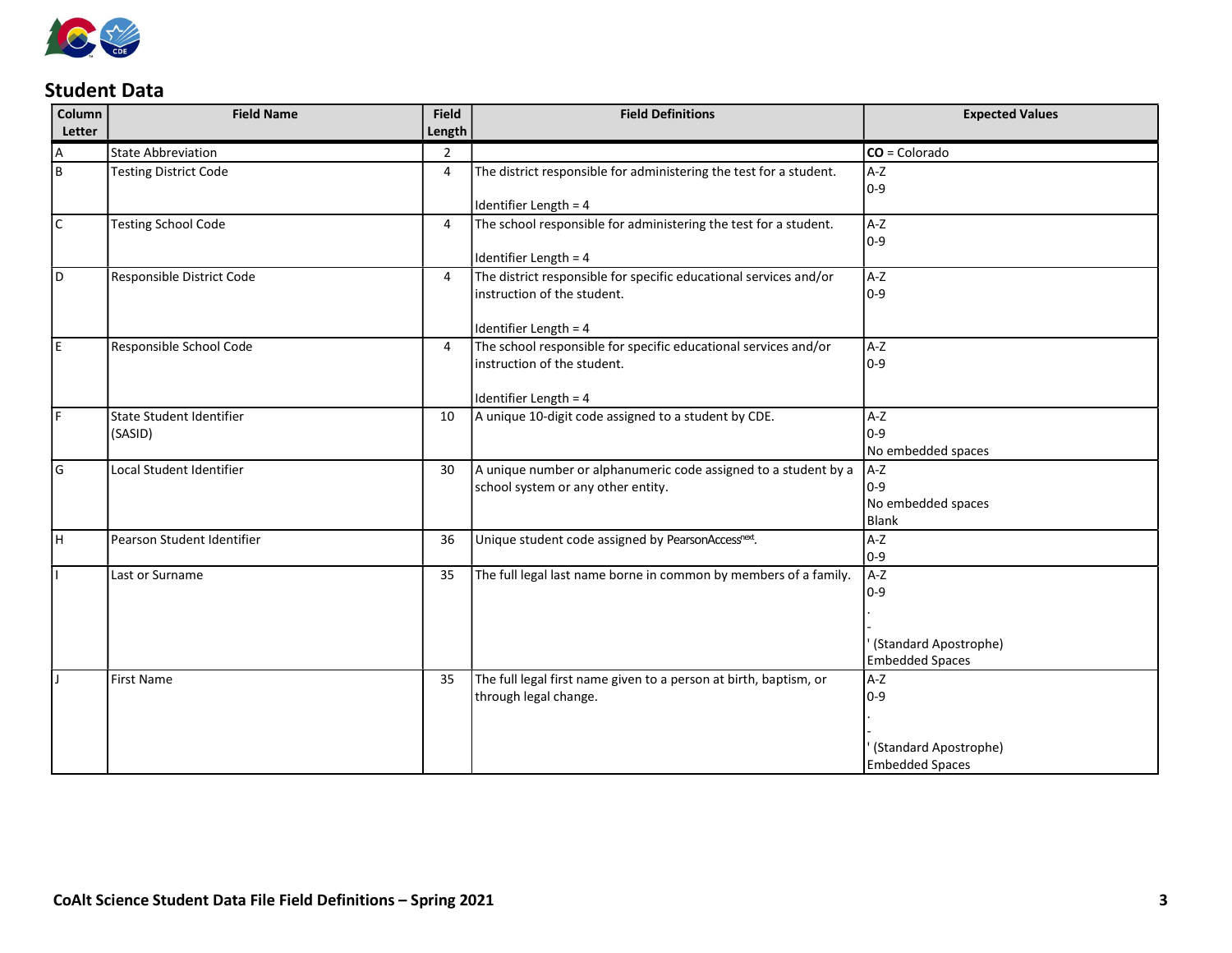

| Column | <b>Field Name</b>                         | <b>Field</b>   | <b>Field Definitions</b>                                                                                                                                                                                                                                                        | <b>Expected Values</b>                                          |
|--------|-------------------------------------------|----------------|---------------------------------------------------------------------------------------------------------------------------------------------------------------------------------------------------------------------------------------------------------------------------------|-----------------------------------------------------------------|
| Letter |                                           | Length         |                                                                                                                                                                                                                                                                                 |                                                                 |
|        | Middle Name                               | 35             | A full legal middle name given to a person at birth, baptism, or<br>through legal change.                                                                                                                                                                                       | $A-Z$<br>$0-9$                                                  |
|        |                                           |                |                                                                                                                                                                                                                                                                                 | (Standard Apostrophe)<br><b>Embedded Spaces</b><br><b>Blank</b> |
|        | Birthdate                                 | 10             | The year, month and day on which a person was born.                                                                                                                                                                                                                             | YYYY-MM-DD                                                      |
| lм     | Sex                                       | 1              | The concept describing the biological traits that distinguish the<br>males and females of a species.                                                                                                                                                                            | $F =$ Female<br>$M = Male$                                      |
| ١N     | Date First Enrolled in US School          | 20             | The first date on which the student enrolled in a US public school.                                                                                                                                                                                                             | YYYY-MM-DD<br>Blank                                             |
| I٥     | <b>Grade Level When Assessed</b>          | $\overline{2}$ | The grade of a student when assessed.                                                                                                                                                                                                                                           | $08 =$ Eighth grade<br>$11 =$ Eleventh grade                    |
| l P    | Hispanic or Latino Ethnicity              | $\mathbf{1}$   | An indication that the person traces his or her origin or descent to<br>Mexico, Puerto Rico, Cuba, Central and South America, and other<br>Spanish cultures, regardless of race.                                                                                                | $Y = Yes$<br>$N = No$<br><b>Blank</b>                           |
| I۹     | American Indian or Alaska Native          | $\mathbf{1}$   | A person having origins in any of the original peoples of North and<br>South America (including Central America), and who maintains<br>cultural identification through tribal affiliation or community<br>attachment.                                                           | $Y = Yes$<br>$N = No$<br>Blank                                  |
| l R    | Asian                                     | 1              | A person having origins in any of the original peoples of the Far<br>East, Southeast Asia, or the Indian Subcontinent. This area includes, $N = No$<br>for example, Cambodia, China, India, Japan, Korea, Malaysia,<br>Pakistan, the Philippine Islands, Thailand, and Vietnam. | $Y = Yes$<br>Blank                                              |
| ls     | <b>Black or African American</b>          | $\mathbf{1}$   | A person having origins in any of the black racial groups of Africa.                                                                                                                                                                                                            | $Y = Yes$<br>$N = No$<br>Blank                                  |
| Iт     | Native Hawaiian or Other Pacific Islander | $\mathbf{1}$   | A person having origins in any of the original peoples of Hawaii,<br>Guam, Samoa, or other Pacific Islands.                                                                                                                                                                     | $Y = Yes$<br>$N = No$<br>Blank                                  |
| lu     | White                                     | $\mathbf{1}$   | A person having origins in any of the original peoples of Europe,<br>Middle East, or North Africa.                                                                                                                                                                              | $Y = Yes$<br>$N = No$<br>Blank                                  |
| $\vee$ | <b>Filler Field</b>                       | $\mathbf{1}$   |                                                                                                                                                                                                                                                                                 | N/A                                                             |
| W      | <b>Gifted and Talented</b>                | 1              | An indication that the student is participating in and served by a<br>Gifted/Talented program.                                                                                                                                                                                  | $Y = Yes$<br>$N = No$<br><b>Blank</b>                           |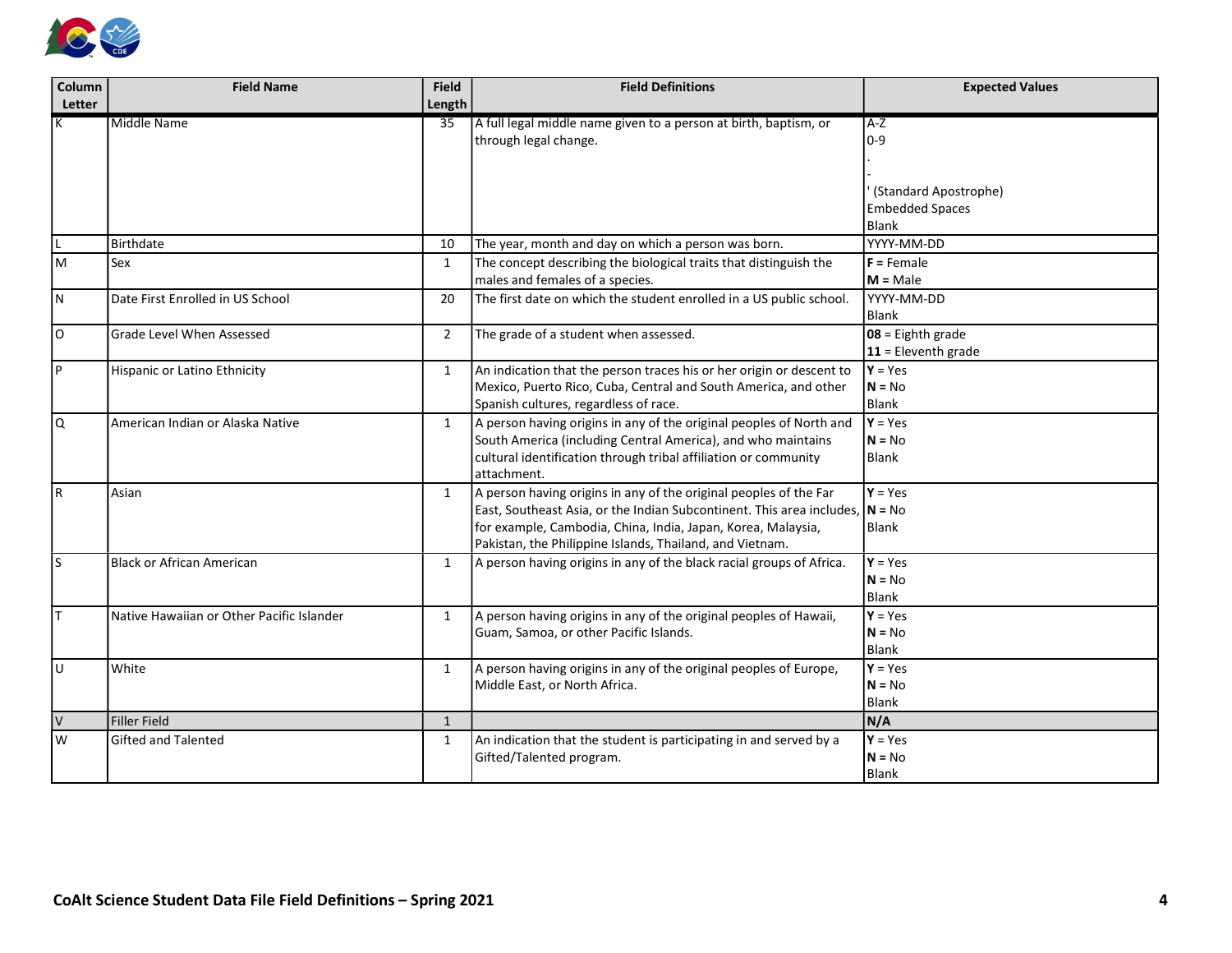

| Column    | <b>Field Name</b>                | <b>Field</b> | <b>Field Definitions</b>                                                  | <b>Expected Values</b>                               |
|-----------|----------------------------------|--------------|---------------------------------------------------------------------------|------------------------------------------------------|
| Letter    |                                  | Length       |                                                                           |                                                      |
|           | <b>Migrant Status</b>            | 1            | Persons who are, or whose parents or spouses are, migratory               | $Y = Yes$                                            |
|           |                                  |              | agricultural workers, including migratory dairy workers, or               | $N = No$                                             |
|           |                                  |              | migratory fishers, and who, in the preceding 36 months, in order to Blank |                                                      |
|           |                                  |              | obtain, or accompany such parents or spouses, in order to obtain,         |                                                      |
|           |                                  |              | temporary or seasonal employment in agricultural or fishing work          |                                                      |
|           |                                  |              | (A) have moved from one LEA to another; (B) in a state that               |                                                      |
|           |                                  |              | comprises a single LEA, have moved from one administrative area           |                                                      |
|           |                                  |              | to another within such LEA; or (C) reside in an LEA of more than          |                                                      |
|           |                                  |              | 15,000 square miles, and migrate a distance of 20 miles or more to        |                                                      |
|           |                                  |              | a temporary residence to engage in a fishing activity.                    |                                                      |
| I۷        | Economic Disadvantage Status     | $\mathbf{1}$ | An indication that the student met the State criteria for                 | $Y = Yes$                                            |
|           |                                  |              | classification as having an economic disadvantage.                        | $N = No$                                             |
|           |                                  |              |                                                                           | Blank                                                |
| Iz        | <b>Student With Disabilities</b> | 3            | A student with disability may only receive allowable                      | <b>IEP</b> = Student has IEP                         |
|           |                                  |              | accommodations if the student has an IEP or 504 plan.                     | $504$ = Student has 504 Plan                         |
|           |                                  |              |                                                                           | Blank                                                |
| AA        | Primary Disability Type          | 3            | The major or overriding disability condition that best describes a        | <b>AUT</b> = Autism                                  |
|           |                                  |              | person's impairment.                                                      | <b>DB</b> = Deaf-blindness                           |
|           |                                  |              |                                                                           | <b>DD</b> = Developmental delay                      |
|           |                                  |              |                                                                           | <b>EMN</b> = Emotional disturbance                   |
|           |                                  |              |                                                                           | HI = Hearing impairment                              |
|           |                                  |              |                                                                           | ID = Intellectual disability                         |
|           |                                  |              |                                                                           | <b>MD</b> = Multiple disabilities                    |
|           |                                  |              |                                                                           | OI = Orthopedic impairment                           |
|           |                                  |              |                                                                           | OHI = Other health impairment                        |
|           |                                  |              |                                                                           | <b>SLD</b> = Specific learning disability            |
|           |                                  |              |                                                                           | <b>SLI</b> = Speech or language impairment           |
|           |                                  |              |                                                                           | TBI = Traumatic brain injury                         |
|           |                                  |              |                                                                           | VI = Visual impairment                               |
|           |                                  |              |                                                                           | Blank                                                |
| AB        | Homeless                         | 3            | Student meets the criteria of a homeless individual according to          | $0 = No$                                             |
|           |                                  |              | the 2001 McKinney-Vento reauthorization Act.                              | $3$ = Yes and is in the physical custody of a parent |
|           |                                  |              |                                                                           | or guardian                                          |
|           |                                  |              |                                                                           | $4$ = Yes and is not in the physical custody of a    |
|           |                                  |              |                                                                           | parent or guardian (unaccompanied youth)             |
|           |                                  |              |                                                                           | Blank                                                |
| <b>AC</b> | Language Background              | 3            | Visit the following CDE link for a complete list of language              | $A-Z$                                                |
|           |                                  |              | background codes:                                                         | $000 = N/A$                                          |
|           |                                  |              | http://www.cde.state.co.us/datapipeline/language codes                    | <b>Blank</b>                                         |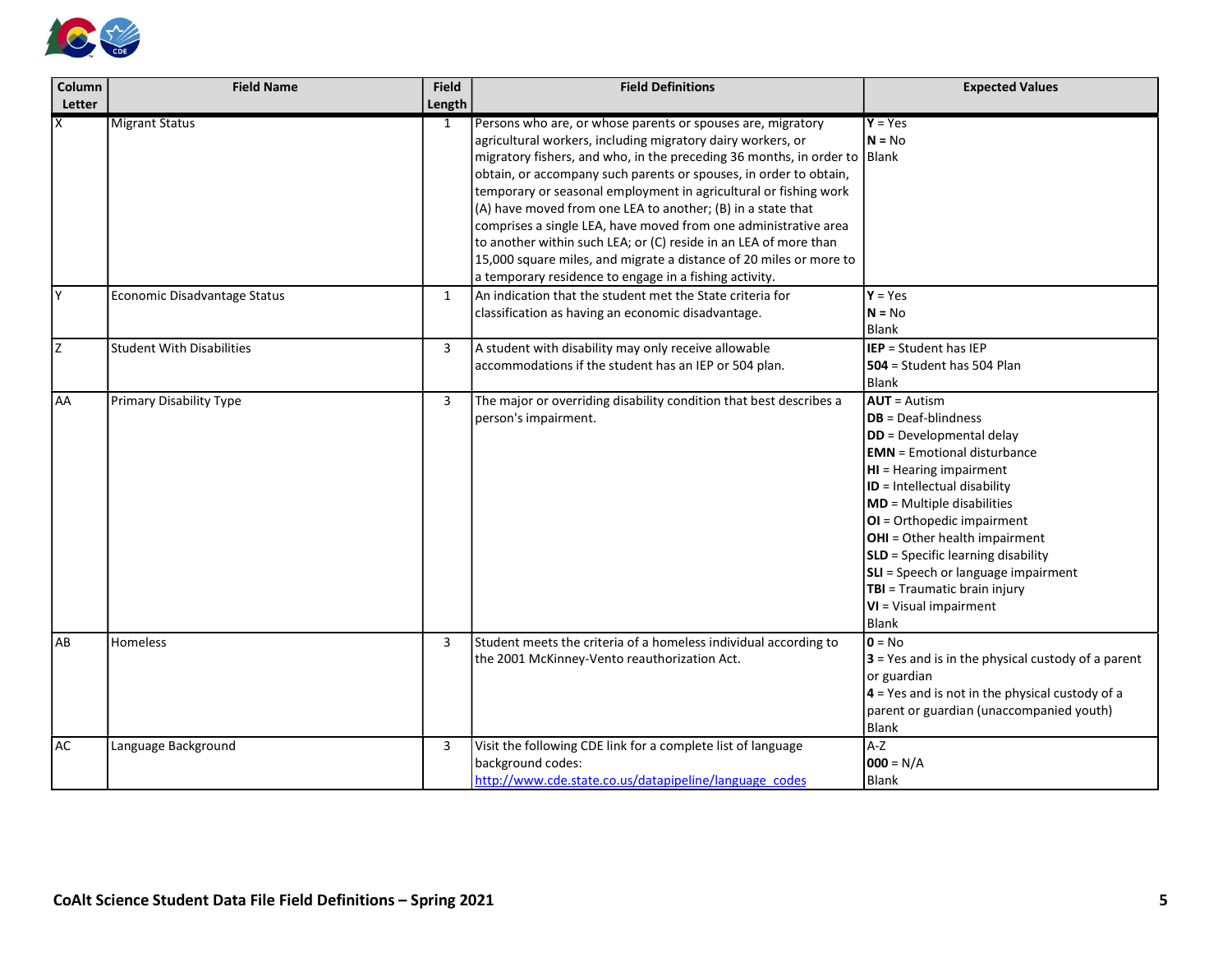

| Column    | <b>Field Name</b>            | <b>Field</b> | <b>Field Definitions</b>                                                                                                                                                               | <b>Expected Values</b>                                                                                                                                                                                                                                                                                                                                                                                                                         |
|-----------|------------------------------|--------------|----------------------------------------------------------------------------------------------------------------------------------------------------------------------------------------|------------------------------------------------------------------------------------------------------------------------------------------------------------------------------------------------------------------------------------------------------------------------------------------------------------------------------------------------------------------------------------------------------------------------------------------------|
| Letter    |                              | Length       |                                                                                                                                                                                        |                                                                                                                                                                                                                                                                                                                                                                                                                                                |
| <b>AD</b> | Language Proficiency         | 3            | A student's English language proficiency is described by his or her<br>ability to speak, listen, read, and write in English.                                                           | $0 = Not Applicable$<br>$1 =$ NEP - Non English Proficient<br>$2 = LEP - Limited English Proficient$<br>4 = PHLOTE - English Proficient<br>$5$ = FELL - Former ELL<br>$6$ = FEP - Monitor Year 1<br>$7 = FEP - Monitor Year 2$<br>$8$ = FEP - Exited Year 1<br>$9$ = FEP - Exited Year 2<br>Blank                                                                                                                                              |
| AE        | Language Instruction Program | 3            | Student is currently enrolled in language instruction program.<br>Indicates the type of English language instructional program used<br>to educate a student who is an English learner. | $\overline{00}$ = No or Not Applicable<br>01 = English as a Second Language (ESL) or English<br>Language Development (ELD)<br>$\Omega$ = Dual Language or Two-way Immersion<br>03 = Transitional Bilingual Education or Early-Exit<br>Bilingual Education<br>04 = Content Classes with integrated ESL Support<br>05 = Newcomer programs<br>$97 = Other$<br>98 = Not in a Language Instruction Program,<br><b>Parent Choice</b><br><b>Blank</b> |
| <b>AF</b> | Title 1                      | 3            | Student receives Title 1 funding.                                                                                                                                                      | $0 = No$<br>$1 = Yes$<br><b>Blank</b>                                                                                                                                                                                                                                                                                                                                                                                                          |
| AG        | Continuous in District       | 3            | Student enrolled in the district continuously since the October<br>Count date for the 2020-21 school year.                                                                             | $0 = No$<br>$1 = Yes$<br><b>Blank</b>                                                                                                                                                                                                                                                                                                                                                                                                          |
| <b>AH</b> | Continuous in School         | 3            | Student enrolled in the school continuously since the October<br>Count date for the 2020-21 school year.                                                                               | $0 = No$<br>$1 = Yes$<br><b>Blank</b>                                                                                                                                                                                                                                                                                                                                                                                                          |
| AI        | Expelled                     | 3            | Student expelled from school or district.                                                                                                                                              | $0 = No$<br>$1 =$ Expelled<br><b>Blank</b>                                                                                                                                                                                                                                                                                                                                                                                                     |
| <b>AJ</b> | <b>Filler Field</b>          | 6            |                                                                                                                                                                                        | N/A                                                                                                                                                                                                                                                                                                                                                                                                                                            |
| <b>AK</b> | <b>Filler Field</b>          | $\mathbf{1}$ |                                                                                                                                                                                        | N/A                                                                                                                                                                                                                                                                                                                                                                                                                                            |
| <b>AL</b> | <b>Filler Field</b>          | $\mathbf{1}$ |                                                                                                                                                                                        | N/A                                                                                                                                                                                                                                                                                                                                                                                                                                            |
| AM        | <b>Filler Field</b>          | $\mathbf{1}$ |                                                                                                                                                                                        | N/A                                                                                                                                                                                                                                                                                                                                                                                                                                            |
| AN        | <b>Filler Field</b>          | 50           |                                                                                                                                                                                        | N/A                                                                                                                                                                                                                                                                                                                                                                                                                                            |
| AO        | <b>Filler Field</b>          | 45           |                                                                                                                                                                                        | N/A                                                                                                                                                                                                                                                                                                                                                                                                                                            |
| AP        | <b>Test Code</b>             | 5            | Identifier assigned to the test name.                                                                                                                                                  | SCO8A = Grade 8 Science<br><b>SCHSA</b> = High School Science                                                                                                                                                                                                                                                                                                                                                                                  |
| <b>AQ</b> | <b>Filler Field</b>          | $\mathbf{1}$ |                                                                                                                                                                                        | N/A                                                                                                                                                                                                                                                                                                                                                                                                                                            |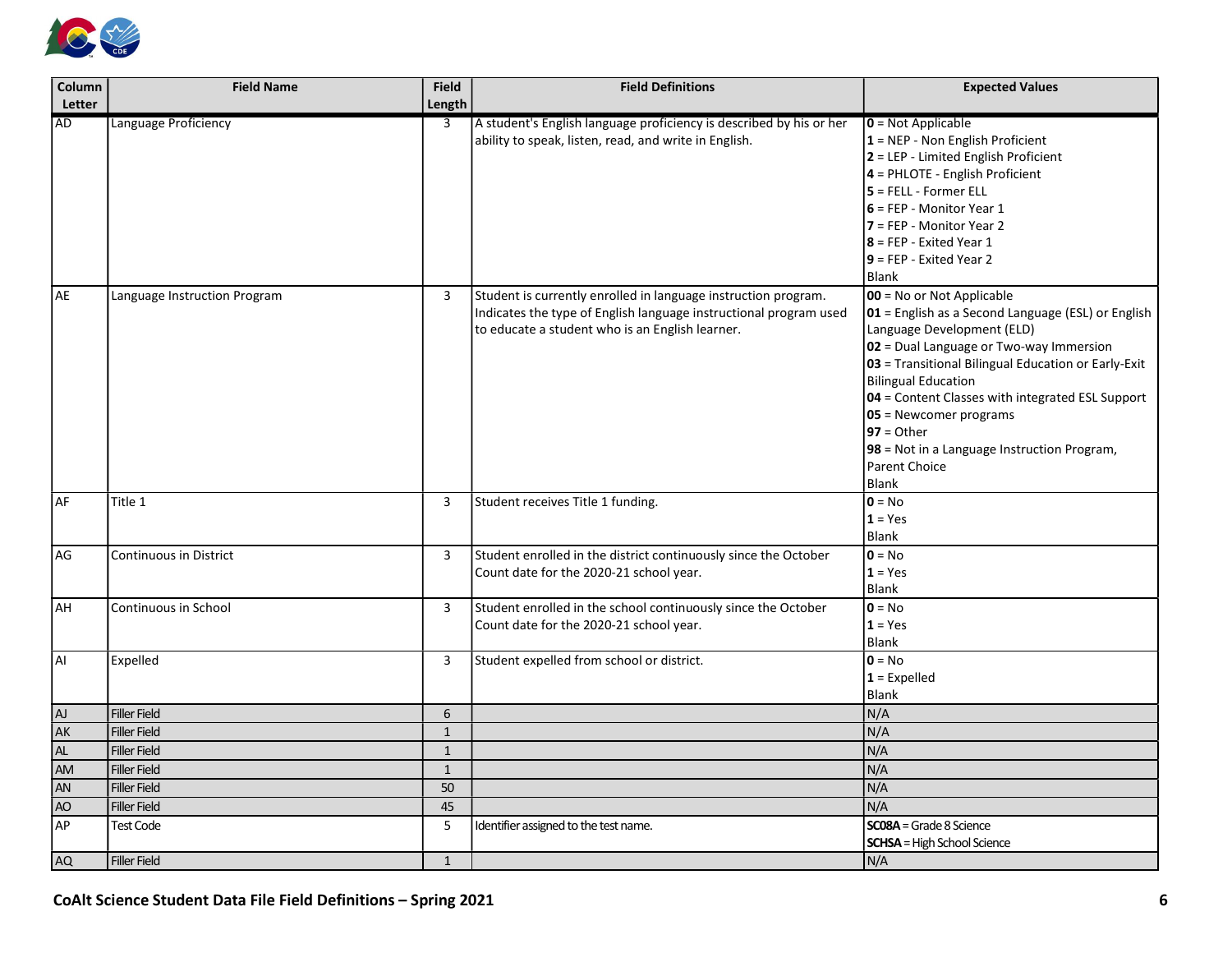

| Column    | <b>Field Name</b>                 | <b>Field</b>    | <b>Field Definitions</b>                                                                                            | <b>Expected Values</b>                                                                                                                                                                                                                                                                                                                                                                          |
|-----------|-----------------------------------|-----------------|---------------------------------------------------------------------------------------------------------------------|-------------------------------------------------------------------------------------------------------------------------------------------------------------------------------------------------------------------------------------------------------------------------------------------------------------------------------------------------------------------------------------------------|
| Letter    |                                   | Length          |                                                                                                                     |                                                                                                                                                                                                                                                                                                                                                                                                 |
| <b>AR</b> | <b>Student Test UUID</b>          | $\overline{36}$ | System generated unique identifier assigned to the student test                                                     | $A-Z$<br>$0-9$<br>Blank                                                                                                                                                                                                                                                                                                                                                                         |
| <b>AS</b> | Form ID                           | 50              |                                                                                                                     | $A-Z$<br>$ 0-9 $<br><b>Blank</b>                                                                                                                                                                                                                                                                                                                                                                |
| <b>AT</b> | <b>Test Status</b>                | $\overline{7}$  |                                                                                                                     | Assign<br><b>Testing</b><br>Attempt                                                                                                                                                                                                                                                                                                                                                             |
| <b>AU</b> | <b>Total Test Items</b>           | 3               | Total number of questions/items on an administered test. Only displayed if<br>Test Attemptedness Flag is not blank. | $ 0-9 $<br>blank                                                                                                                                                                                                                                                                                                                                                                                |
| AV        | <b>Test Attemptedness Flag</b>    | $\mathbf{1}$    | Flag indicating the test met test attempt criteria.                                                                 | $Y = Test$ attempt processed and met test attempt<br>criteria.<br>$N$ = Test attempt processed and did NOT meet<br>test attempt criteria.<br>Blank = Test attempt not yet processed to<br>determine if attempted.                                                                                                                                                                               |
| AW        | <b>Total Test Items Attempted</b> | 3               | Total number of items attempted on the test. Only displayed if Test<br>Attemptedness Flag is not blank.             | $0 - 9$<br>blank                                                                                                                                                                                                                                                                                                                                                                                |
| <b>AX</b> | Not Tested Code                   | $\mathbf{1}$    | Flag for Not Tested Reason.                                                                                         | $Y = Yes$<br><b>Blank</b>                                                                                                                                                                                                                                                                                                                                                                       |
| AY        | Not Tested Reason                 | $\overline{2}$  | Reason associated with the Not Tested Code.                                                                         | $00 =$ Absent<br>01 = Took Other Assessment OR Duplicate<br>$ 03 $ = Withdrew Before/During Testing<br>$ 04$ = Student Test Refusal<br>$ 05 $ = State Use Only 05<br>$ 06 $ = Misadministration<br>$ 07 $ = Medical Exemption<br>08 = Part Time Public and Part Time Home School<br>Student<br><b>09</b> = Parent Excuse<br>$10$ = State Use Only 10<br>11 = State Use Only 11 (COVID)<br>Blank |
| <b>AZ</b> | <b>Void Score Code</b>            | $\mathbf{1}$    | Flag for voiding the test attempt score.                                                                            | $Y = Yes$<br>Blank                                                                                                                                                                                                                                                                                                                                                                              |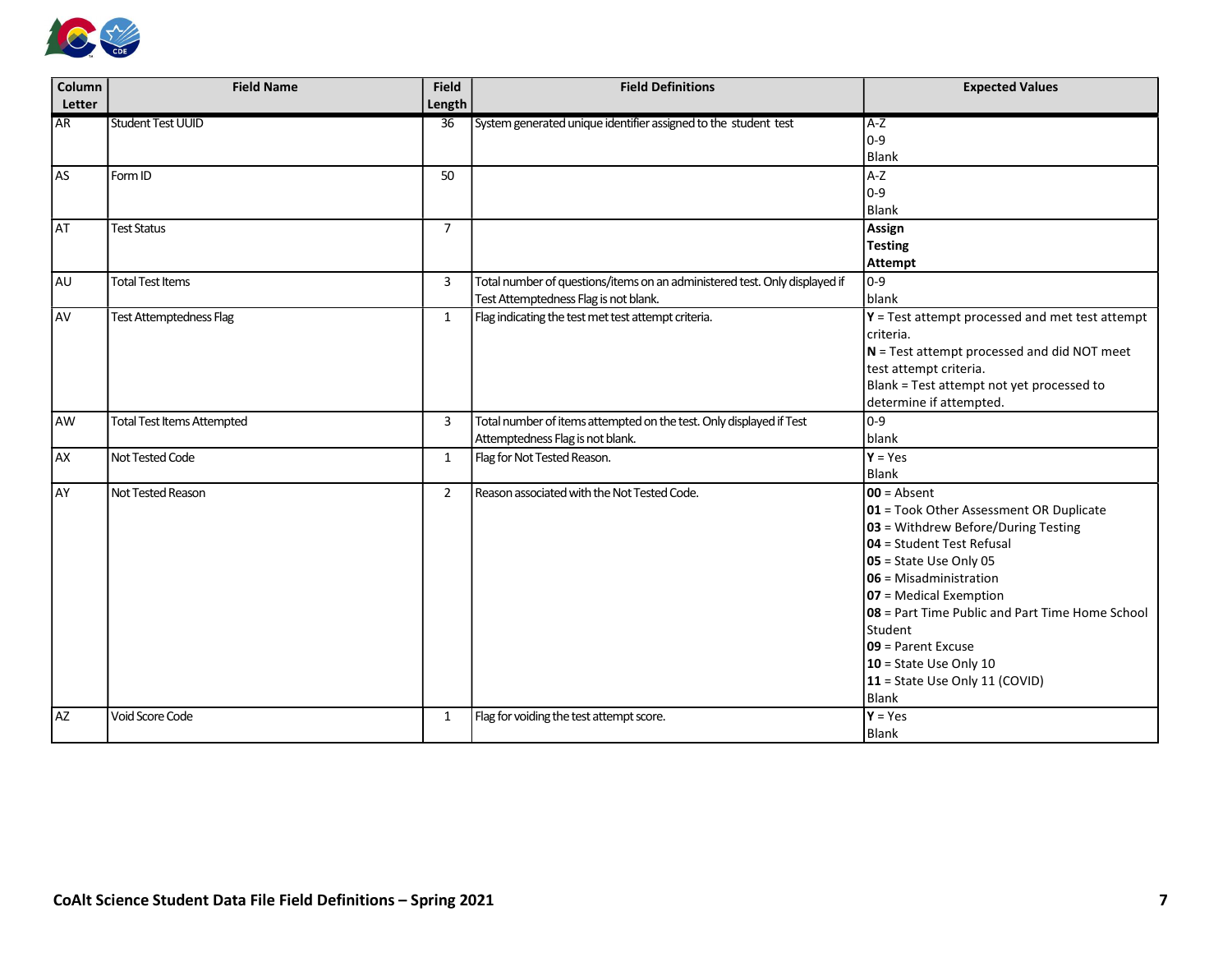

| Column                 | <b>Field Name</b>                                   | Field               | <b>Field Definitions</b>                                                                        | <b>Expected Values</b>                                                                                                                                                                                                                                                                                                                                                                                                                                                                         |
|------------------------|-----------------------------------------------------|---------------------|-------------------------------------------------------------------------------------------------|------------------------------------------------------------------------------------------------------------------------------------------------------------------------------------------------------------------------------------------------------------------------------------------------------------------------------------------------------------------------------------------------------------------------------------------------------------------------------------------------|
| Letter                 |                                                     | Length              |                                                                                                 |                                                                                                                                                                                                                                                                                                                                                                                                                                                                                                |
| <b>BA</b>              | Void Score Reason                                   | 2                   | Reason associated with the Void Test Score Code.                                                | 01 = Took Other Assessment OR Duplicate<br>02 = Interrupted and Not Completed<br>03 = Withdrew Before/During Testing<br>04 = Student Test Refusal<br>05 = State Use Only 05<br>$06$ = Misadministration<br>07 = Medical Exemption<br>08 = Part Time Public and Part Time Home School<br>Student<br>09 = Parent Excuse<br>$10 =$ State Use Only 10<br>11 = State Use Only 11 (COVID)<br>Blank                                                                                                   |
| <b>BB</b>              | Calculated Invalidation                             | 30 <sup>°</sup>     | Automatically populated based on Not Tested, Void Test Score, and Report<br>Suppression fields. | Absent<br><b>Other Assessment OR Duplicate</b><br><b>Interrupted and Not Completed</b><br><b>Withdrew Before/During Testing</b><br><b>Student Test Refusal</b><br><b>State Use Only 05</b><br><b>State Use Only 10</b><br>State Use Only 11 (COVID)<br><b>Non-approved Accommodation</b><br><b>Misadministration</b><br><b>Medical Exemption</b><br><b>Part Time Public/Home School</b><br><b>Parent Excuse</b><br><b>Valid Score</b><br><b>Not Attempted</b><br><b>Blank</b>                  |
| <b>BC</b>              | <b>Report Suppression Code</b>                      | $\overline{2}$      | If Report Suppression Action is non-blank then Report Suppression<br>Code must be non-blank.    | 01 = Home School Student<br>03 = Off Grade Tester/State Use<br>$06$ = Misadministration<br><b>Blank</b>                                                                                                                                                                                                                                                                                                                                                                                        |
| <b>BD</b><br><b>BE</b> | Report Suppression Action<br><b>Assessment Year</b> | $\overline{2}$<br>9 | Description of the reporting action associated with the Report<br>Suppression Code.             | $02$ = The student record receives a Student<br>Performance Report (SPR) and the student record<br>is included on the Roster Report. Excluded from<br>all Aggregated Reports (Growth and Performance<br>views for School, District, State).<br>05 = The student record only receives a Student<br>Performance Report (SPR). The student record is<br>excluded from the Roster Report and all<br>Aggregated Reports (Growth and Performance<br>views for School, District, State).<br>2020-2021 |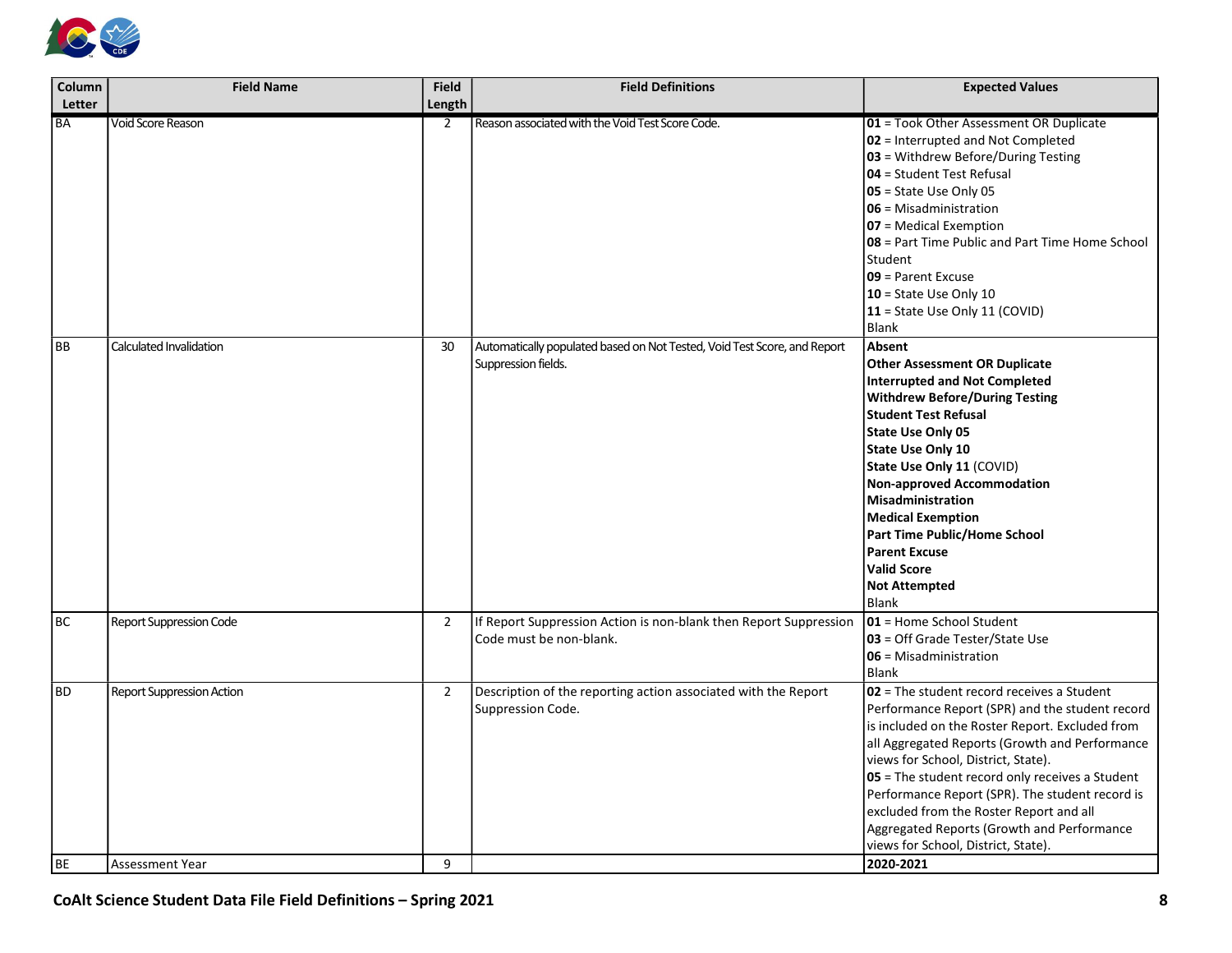

| Column         | <b>Field Name</b>          | <b>Field</b>   | <b>Field Definitions</b> | <b>Expected Values</b>                             |
|----------------|----------------------------|----------------|--------------------------|----------------------------------------------------|
| Letter         |                            | Length         |                          |                                                    |
| <b>BF</b>      | Subject                    | 35             |                          | <b>Science</b>                                     |
| BG             | Federal Race Ethnicity     | $\overline{2}$ |                          | $\Omega$ = American Indian or Alaska Native        |
|                |                            |                |                          | $ 02 $ = Asian                                     |
|                |                            |                |                          | 03 = Black or African American                     |
|                |                            |                |                          | $\vert$ 04 = Hispanic or Latino                    |
|                |                            |                |                          | $ 05 $ = White                                     |
|                |                            |                |                          | $ 06 $ = Native Hawaiian or other Pacific Islander |
|                |                            |                |                          | $ 07 $ = Two or more races                         |
|                |                            |                |                          | $ 00 $ = Could not resolve                         |
| BH             | Testing District Name      | 60             |                          | $A-Z$                                              |
|                |                            |                |                          | 0-9                                                |
|                |                            |                |                          |                                                    |
|                |                            |                |                          |                                                    |
|                |                            |                |                          | (Standard Apostrophe)                              |
|                |                            |                |                          |                                                    |
|                |                            |                |                          | &                                                  |
|                |                            |                |                          |                                                    |
|                |                            |                |                          |                                                    |
|                |                            |                |                          |                                                    |
|                |                            |                |                          |                                                    |
|                |                            |                |                          | Embedded spaces                                    |
| $\overline{B}$ | <b>Testing School Name</b> | 60             |                          | $A-Z$                                              |
|                |                            |                |                          | $0 - 9$                                            |
|                |                            |                |                          |                                                    |
|                |                            |                |                          |                                                    |
|                |                            |                |                          | ' (Standard Apostrophe)                            |
|                |                            |                |                          |                                                    |
|                |                            |                |                          | &                                                  |
|                |                            |                |                          |                                                    |
|                |                            |                |                          |                                                    |
|                |                            |                |                          |                                                    |
|                |                            |                |                          |                                                    |
|                |                            |                |                          | <b>Embedded spaces</b>                             |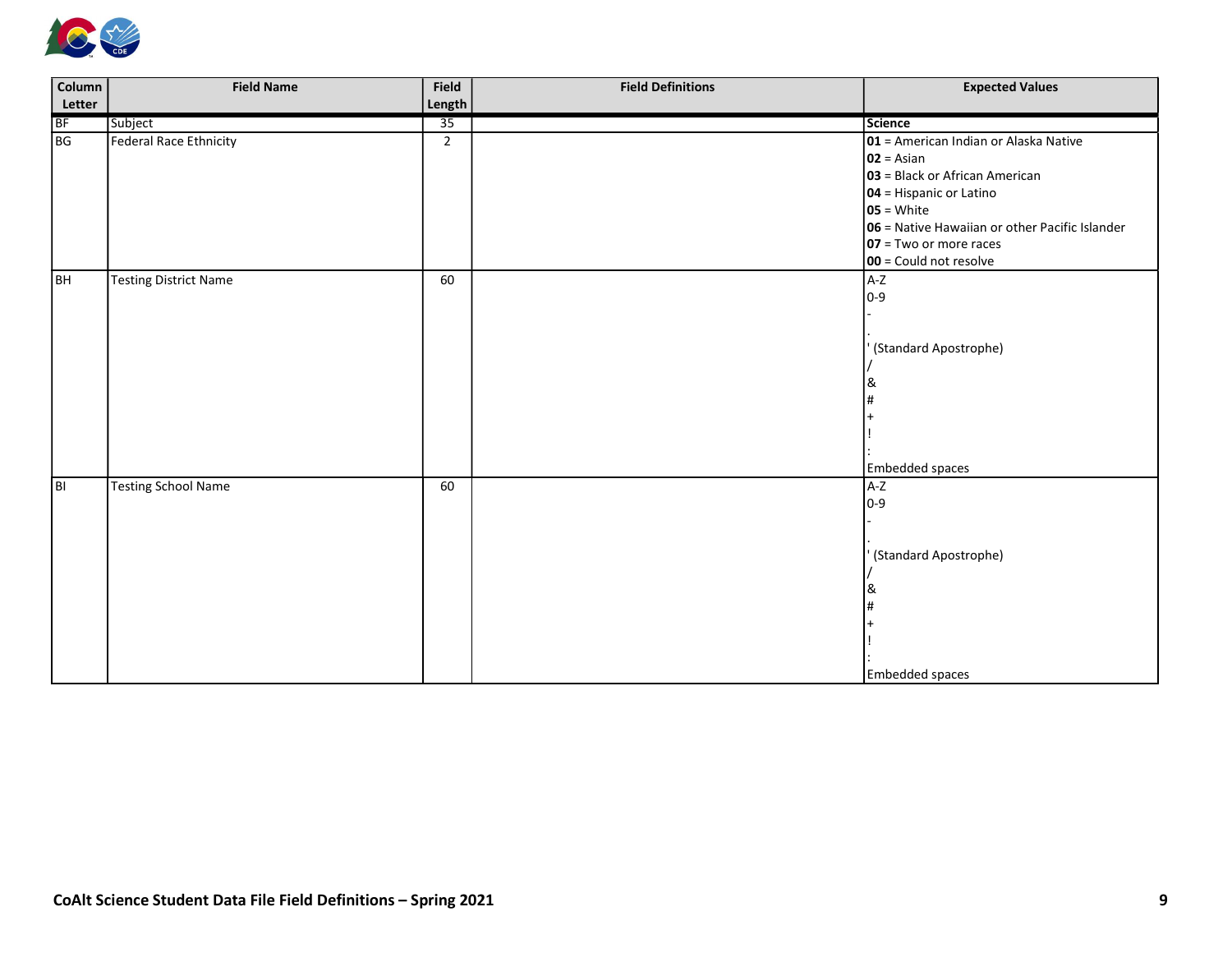

| Column    | <b>Field Name</b>          | <b>Field</b>   | <b>Field Definitions</b>                                        | <b>Expected Values</b>                     |
|-----------|----------------------------|----------------|-----------------------------------------------------------------|--------------------------------------------|
| Letter    |                            | Length         |                                                                 |                                            |
| <b>BJ</b> | Responsible District Name  | 60             |                                                                 | $A-Z$                                      |
|           |                            |                |                                                                 | $0-9$                                      |
|           |                            |                |                                                                 |                                            |
|           |                            |                |                                                                 | (Standard Apostrophe)                      |
|           |                            |                |                                                                 |                                            |
|           |                            |                |                                                                 | &                                          |
|           |                            |                |                                                                 |                                            |
|           |                            |                |                                                                 |                                            |
|           |                            |                |                                                                 |                                            |
|           |                            |                |                                                                 |                                            |
| BK        |                            |                |                                                                 | Embedded spaces<br>$A-Z$                   |
|           | Responsible School Name    | 60             |                                                                 | $0-9$                                      |
|           |                            |                |                                                                 |                                            |
|           |                            |                |                                                                 |                                            |
|           |                            |                |                                                                 | (Standard Apostrophe)                      |
|           |                            |                |                                                                 |                                            |
|           |                            |                |                                                                 |                                            |
|           |                            |                |                                                                 |                                            |
|           |                            |                |                                                                 |                                            |
|           |                            |                |                                                                 |                                            |
|           |                            |                |                                                                 | Embedded spaces                            |
| <b>BL</b> | Filler Field               | 16             |                                                                 | N/A                                        |
|           |                            |                |                                                                 |                                            |
| <b>BM</b> | <b>Examiner First Name</b> | 25             | Text Examiner's first name                                      | A-Z                                        |
|           |                            |                |                                                                 | $0 - 9$                                    |
|           |                            |                |                                                                 | Blank                                      |
| <b>BN</b> | <b>Examiner Last Name</b>  | 25             | Test Examiner's last name                                       | $A-Z$<br>$0-9$                             |
|           |                            |                |                                                                 | Blank                                      |
| <b>BO</b> | Scale Score                | $\overline{3}$ | Scale Score at the overall test level                           | $ 0-9 $                                    |
|           |                            |                |                                                                 | Blank                                      |
| <b>BP</b> | <b>CSEM</b>                | $\overline{3}$ | Conditional Standard Error of Measure at the overall test level | $\overline{0.9}$                           |
|           |                            |                |                                                                 | Blank                                      |
| <b>BQ</b> | Performance Level          | $\mathbf{1}$   | Performance level at the overall test level                     | $1 =$ Emerging                             |
|           |                            |                |                                                                 | $2$ = Approaching the Target               |
|           |                            |                |                                                                 | $3 = At Target$                            |
|           |                            |                |                                                                 | $4 =$ Advanced                             |
|           |                            |                |                                                                 | Blank = Test did not receive a valid score |
|           |                            |                |                                                                 |                                            |
|           | Filler                     | 9              |                                                                 | N/A                                        |
| BR        | Points Possible            | $\mathbf{3}$   | Points possible at the overall test level                       | $\overline{0.9}$<br>Blank                  |
| <b>BS</b> |                            |                |                                                                 |                                            |